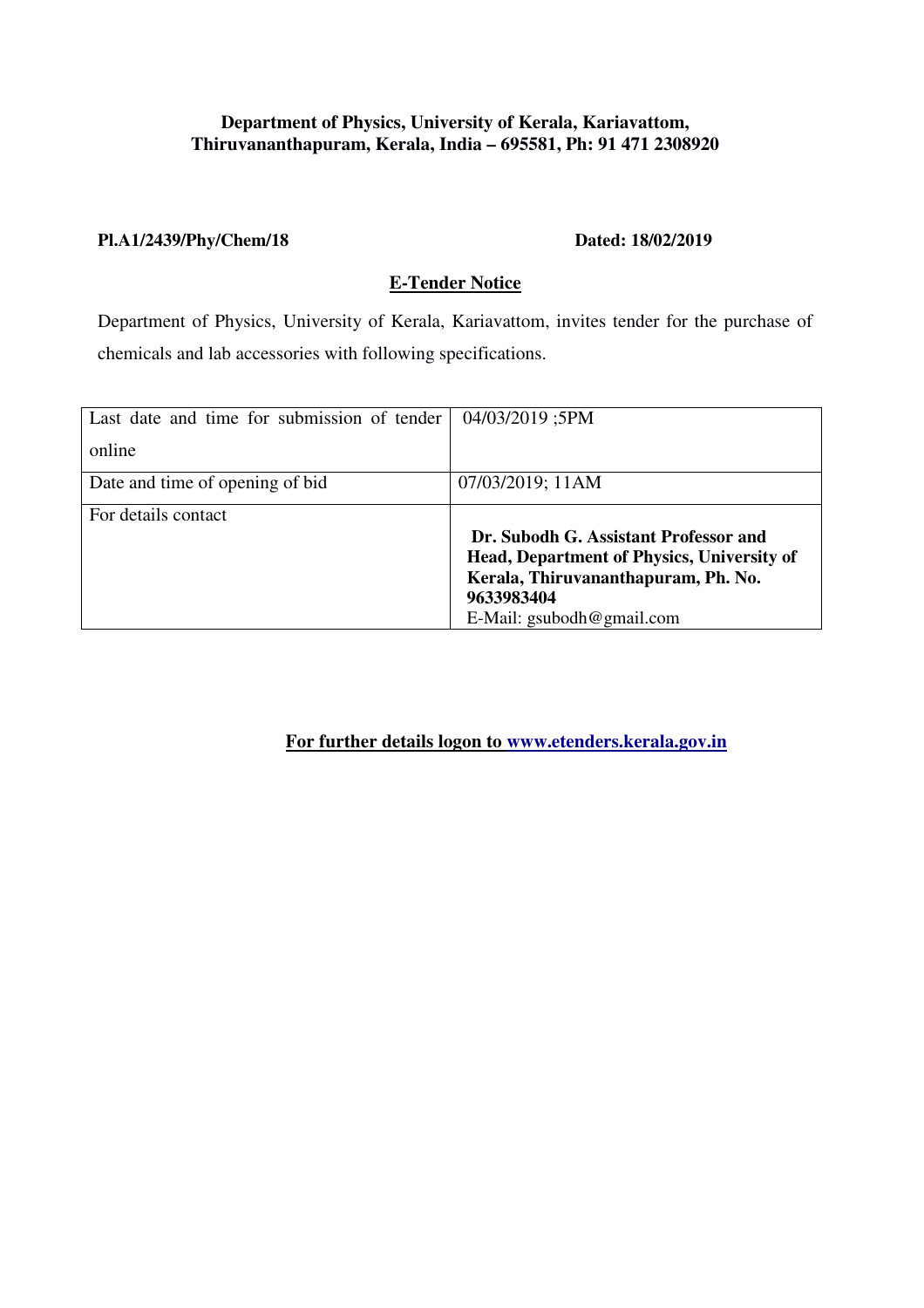## **Tender Notice**

Quotations are invited for the supply of the following chemicals of make SIGMA-ALDRICH/ ALPHA-AESAR/ MERCK for research purpose.

| N <sub>0</sub> | <b>Name of Chemicals</b> | Quantity<br><b>Purity</b><br>and |
|----------------|--------------------------|----------------------------------|
|                |                          | <b>Required</b>                  |
| $\mathbf{1}$   | Europium(III) oxide      | 99.9%,25g                        |
| $\overline{2}$ | Scandium(III) oxide      | 99.9%, 25 g                      |
| $\overline{3}$ | Dysprosium (III) oxide   | 99.9%, 50 g                      |
| $\overline{4}$ | $Niobium(V)$ oxide       | 99.9%, 100 g                     |
| 5              | Lanthanum(III) oxide     | $>=99.9\%, 200 \text{ g}$        |
| 6              | Gadolinium (III) oxide   | $>=99.9\%, 100 \text{ g}$        |
| $\overline{7}$ | Holmium (III) oxide      | $>=99.9\%, 20 \text{ g}$         |
| 8              | Indium(III) oxide        | 99.99%, 50 g                     |
| 9              | Neodymium (III) oxide    | 99.9%, 50 g                      |
| 10             | Lutetium(III) oxide      | 99.9%, 10 g                      |
| 11             | Erbium(III) oxide        | 99.9%, 25 g                      |
| 12             | Thulium(III) oxide       | 99.9%, 15 g                      |
| 13             | Samarium(III) oxide      | 99.9%, 25 g                      |
| 14             | Ytterbium(III) oxide     | 99.9%, 100 g                     |
| 15             | Terbium(III,IV) oxide    | 99.9%, 20 g                      |
| 16             | Tellurium dioxide        | $>=99\%, 100 \text{ g}$          |
| 17             | Tetrahydrofuran          | $>=99.9\%, 2L$                   |
| 18             | Sodium Chloride          | $>=99.9\%, 250g$                 |
| 19             | Cadmium Oxide            | 99.5%, $100 \text{ g}$           |
| 20             | Carbonyl iron            | $>=97\%, 500 g$                  |
| 21             | Lead (II) oxide          | $>=99\%, 250 g$                  |
| 22             | Silver powder            | 99.99%, (<250 µm)20 g            |
| 23             | Copper(II) oxide         | $>=99\%, 100 \text{ g}$          |
| 24             | Iron(III) oxide          | $>=99\%$ , $(<5 \mu m) 250 g$    |
| 25             | Tungsten (VI) oxide      | $99.9\%, 100 \text{ g}$          |
| 26             | Zirconium (IV) oxide     | 99%, 100g                        |
| 27             | Tin (IV) oxide           | 99.99%, 25 g                     |
| 28             | Vanadium (V) oxide       | 99.99%, 50 g                     |
| 29             | Sodium Carbonate         | $>=99.5\%, 500 \text{ g}$        |
| 30             | Diamond powder           | $>=97\%, 25 g$                   |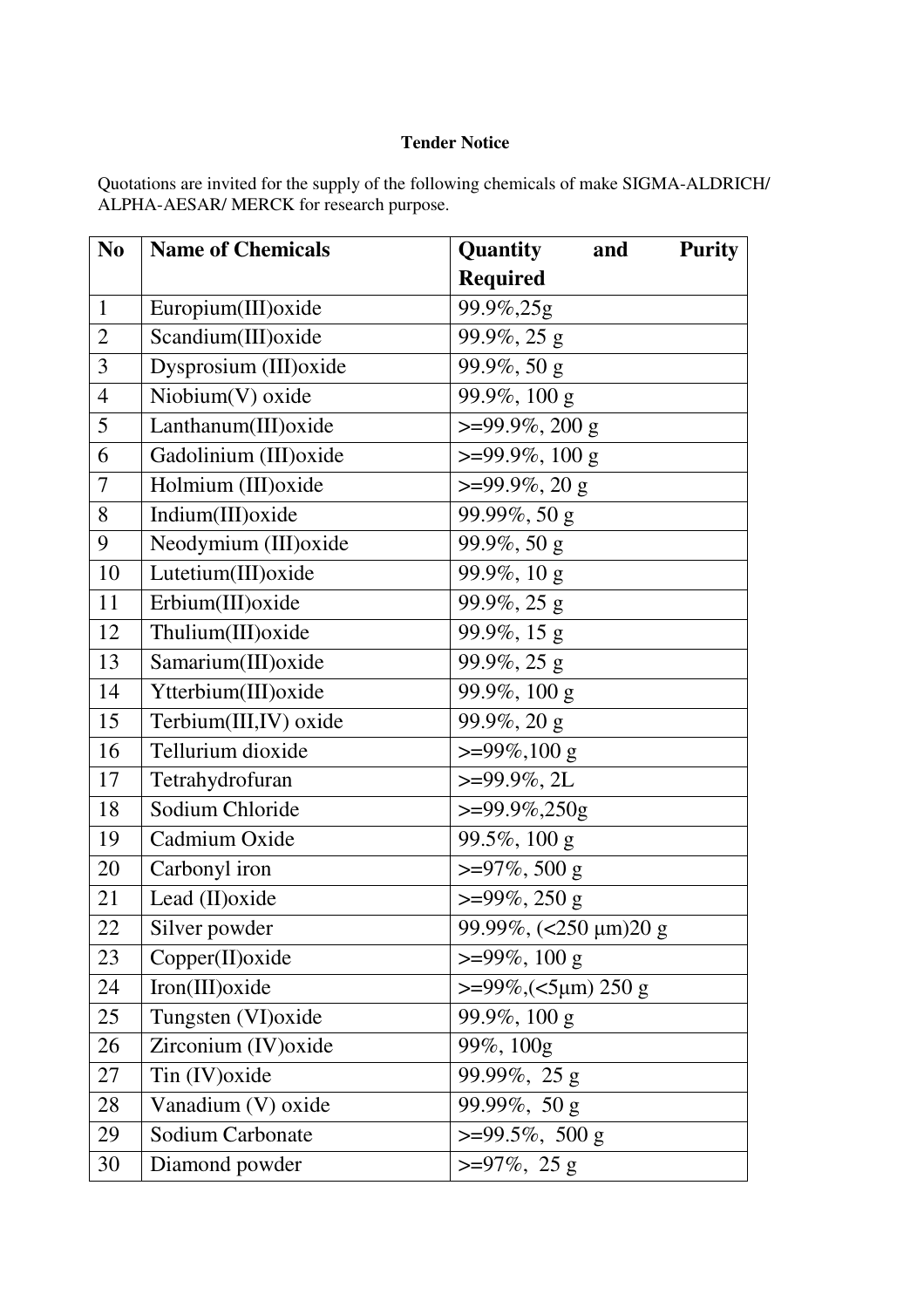| 31 | Quinine<br>hemisulfate                | salt   >=98\%, 50 g              |
|----|---------------------------------------|----------------------------------|
|    | monohydrate                           |                                  |
| 32 | Polyvinylideneflouride                | Average Mw $\sim$ 534,000, 250 g |
| 33 | Tin(II) fluoride                      | 99%, 100 g                       |
| 34 | <b>Silver Carbonate</b>               | $>=99\%, 50 g$                   |
| 35 | Ammonium metavanadate                 | $>=$ 99% ACS reagent, 250 g      |
| 36 | Cobalt(II,III) oxide                  | $>99.5\%$ (400 mesh powder)      |
| 37 | Yttrium oxide                         | 99.9%, 50 g                      |
| 38 | KOH pellets                           | EMPLURA,500g                     |
| 39 | Urea                                  | $AR \ge 99\%, 500g$              |
| 40 | Ehthylenediamine                      | AR>=99% 500 ml                   |
| 41 | Sodium tungstate dihydrate            | $>=99\% 200 g$                   |
| 42 | Gallium (III) oxide                   | $>=99.99\% 25g$                  |
| 43 | Silver nitrate                        | $\ge$ 99.0% ACS reagent100g      |
| 44 | 3-aminoethylimidazolium               | $>99\%, 10 g$                    |
|    | bromide                               |                                  |
| 45 | 1-methylimidazole and 2-              | $>99\%, 10 g$                    |
|    | Bromoethylaminehydrobromide           |                                  |
| 46 | Ruthenium(IV) oxide                   | 99.9%, 20g                       |
|    |                                       |                                  |
| 47 | Dialysis membranes                    | <b>High Purity</b>               |
|    | 1000 kD 31 mm, 10 M<br>a <sub>r</sub> |                                  |
|    | b. 8 to 10 kD 31 mm, 10 M             |                                  |